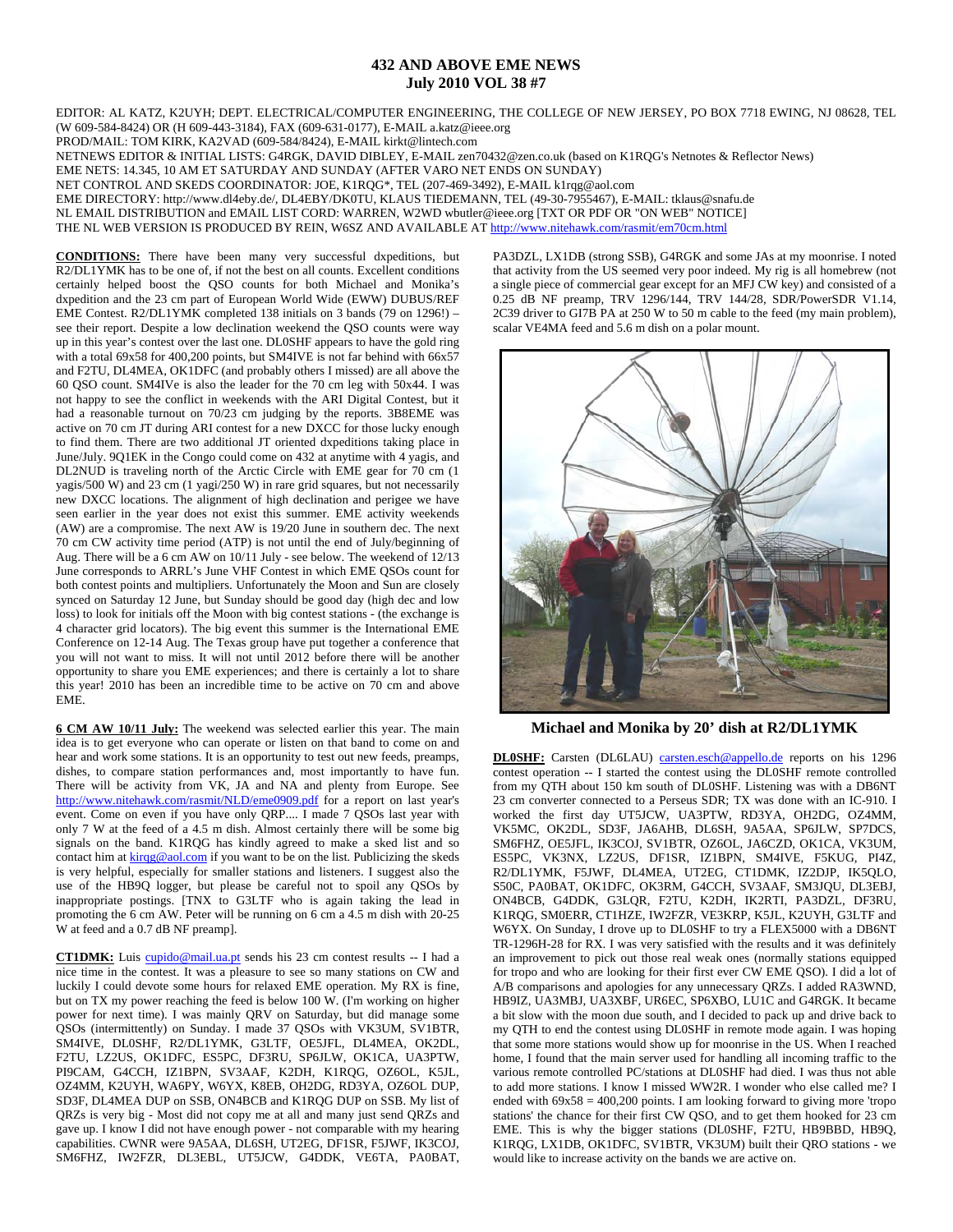DL4MEA: Gunther guenter.koellner@nsn.com writes on the 1296 leg of the DUBUS Contest -- Signals were incredible. I have to admit that even after years of EME, I rarely see the S-meter moving. This time nearly everyone made the meter move; some even moved it up to S5… Really great conditions! And it is pleasure to report I had no technical problems. My old TH347 gave (less) power as usual, but I'm getting used to it. I worked on Saturday JA6AHB (at 2 degs elevation), VK3UM, JA4BLC, UT5JCW, JA6CZD, UA3PTW, SP7DCS, ON4BCB, JH8IAD, RD3YA, F5VHX, SP6JLW, LZ2US, OK2DL, PA0BAT, DF3RU, R2/DL1YMK, G3LTF, F2TU, SM4IVE, DL0SHF (very loud signal, but at the edge of the band), ES5PC, OE5JFL, DF1SR, CT1DMK (tried to get on SSB), SD3F, OK3RM, UT2EG, SM6FHZ, DL6SH, OZ6OL, G4CCH, IZ1BPN (keying problems), SV3AAF, SV1BTR, OK1DFC, K2UYH, K2DH, IW2FZR, PA3DZL, OK1CA, K1RQG, IK3COJ, OZ4MM, W6YX (sounder like W6YB?), VE3KRP, VE6TA, VA7MM and WA6PY (at 4 degs elevation), and on Sunday JA4BLC (2 degs elevation), VK3NX, OH2DG, HB9IZ, JA4LJB, G4RGK, DL3EBJ, LX1DB, IK5QLO, G4DDK, 9A5AA (his CQ) and G4CCH. All QSOs were of course fully random CW/SSB, no skeds, no logger, no chat, nothing for a total of 61 stations. My rig consisted of a 4.5 m f/d=0.32 dish, round septum feed with chaparral choke, 2x MRF286 driver to a TH347 (750 W) with 2 dB of cable loss, and 0.3 dB NF G4DDK design preamp. Activity from USA was very low, I expected much more, especially because the local time must have been convenient. How can we get more NA participation in ARRL contest? Otherwise the ARRL contest will be mainly for Europeans, and this year there will be competition and interference from European terrestrial contest. In the ARRL contest, I will not be able to participate in the13 cm and up part because of holidays, but once again will be QRV on 70 and 23 cm.

**DL7APV:** Bernd  $\frac{d17apv@gmx.de}{dt}$  had another wind disaster - I was hit by another Tornado. Unlike 2008 when my vertical array was destroyed, this time all antennas are still there, but most of the yagis are bent. My Sun noise is down by about 2 dB. I will try to fix the array, but expect some difficulty in bending the aluminum back in place while standing on a 5m ladder. I may have to disassemble the array and repair each antenna on the ground. The wind speed was up to 150 km/h and as 2 years ago, many trees were blown over. The chicken egg sized hailstones crashed into the roof of my neighbor's indoor riding school. About 100 km south, we had a F3 Tornado same day. It seems we are now getting mid west US WX here. In the digital ARI contest on 70 cm activity was very low, but I was happy to work 3B8EME, OH6UW (75 W and a 19 el yagi), LZ1OA (4 yagis and 500 W), K8SIX (1 yagi and 500 W) and PY2OC (1 yagi and 100 W). Back on 16 May, I worked R2/DL1YMK with a super signal. It was the loudest ever heard from them. Their new feed seems to be working very well. I am still planning to add a vertical array for 432. The mounting is almost complete. [Bernd is now QRV again].



**Bernd's bent yagis** 

**F2TU:** Philippe  $\frac{f2tu}{b}$  philippe@orange.fr was active in both the UHF and microwave DUBUS CW EME Contests – I had problems during the last part on the 1296 leg because the Moon was quite low. I still managed to complete 62 QSOs on random with initials to IZ2DJP, DL6SH, PI4Z, K8EB, W7JM, IK5QLO and SP3XBO for #344 and for a score of 62x55. I know I missed some small signals because the noise produced by trees (sometimes > 4 dB). I was only on 70 cm during the contest for about 10 minutes and had a score of only 2x2. On 13 cm my score was 43x39, on 6 cm 17x17 with initials to ZM2TV, JA8ERE and SP6GWN (O/O) for initial #37 and DXCC 24, and on 3 cm 17x17. I also contacted on 23 cm on 10 May with UA3PTW (549/589) #337 and on 13 May R2/DL1YMK (53/54) on SSB. I worked R2/DL1YMK on 14 May on 2.3 GHz (54/54) SSB, and 16 May on 432 (539/539). [See the June and May NLs for more detailed reports on Philippe's 13 and 3 cm contest activity].

F5SE/P: Franck kozton@free.fr writes -- In early April, I thought I might have a chance to work KP4AO on 432. I decided to replace the 1296 horn with a 432 EIA dual dipole feed. I used my 432 tropo rig (IC910 + GS35) without any preamp, with an overall feedline loss estimated at around 4 dB in the RX branch - very far from an optimized RX setup. To my great surprise, I could hear my own echoes (very weak). I was ready about two hours before the beginning of the 16 April session. I heard G3LTF calling CQ with a good signal and we easily made a QSO for my initial #1 on 432 EME. Later I heard KP4AO on SSB, but only bits and pieces. Then KP4AO switched to CW and signals were far better (559), but still much weaker than computed. We QSO'd (559/599). Later, close to the end of the session, I made a second QSO using the callsign of the Reims radio-club, F6KIF/P. [Unfortunately the following day Franck had a heart attack. This news is quite disturbing as he has had problems with his heart for many years and is trying to take proper care of himself. Due to this attack, work on his dish will be delayed and it is unlikely that Franck will be heard off the Moon before late Sept].

**G3LTF:** Peter g3ltf@btinternet.com was active in the contest in May -- Thanks to Michael and Monica for another great multiband dxpedition. They were very successful and with an improved signal on 432. It shows that anyone with a dish as small as 4 m can expect to work a substantial number of stations on 70 cm. I note on Moonnet an ongoing discussion by 144 operators with only 2 yagis on whether it is better to have two in the same polarization or one each in H and V. The latter is considered preferable to combat faraday even at the sacrifice of some gain. With a small dish on 432 a rotatable feed is even better as ALL angles of pol can be reached with full gain. On 432 in daytime 90 degrees of Faraday is quite common, even the norm, so, I want to encourage all those with smaller dishes that they use on 1296 and above to extend their operation to 432 by putting in a rotatable feed. The one described by OK1DFC and used by R2/DL1YMK has only 36% of the blockage of a conventional dual dipole feed, and thus ideal for small dishes – see http://www.ok1dfc.com/EME/technic/ 432feed/432feed.htm. Making the feed rotate is more of a challenge, but think about some simple gears and a battery powered screwdriver fed from a reversing supply. Remote indication can be by a potentiometer. I worked on 1296 on 13 May R2/DL1YMK for initial #320 and DXCC 56 and K0YW, and on 2320 on 14 May R2/DL1YMK for initial #87 and DXCC 33, followed by VE6TA, SV3AAF and SM2CEW, and on 15 May R2/DL1YMK again, and G4CCH with an excellent signal. I then switched feeds to 1296 and worked N2UO, F5VHX, OK1KIR, SM4IVE, and CT1DMK. I was getting ready to go on 432 on 16 May when I got an e-mail from VK3NX telling me he was going to be QRV on 6 cm in an hour and could I be on to tailend a sked that he had? Yes we could!! I changed feeds and was absolutely delighted to work VK3NX for initial #11, DXCC 10 and the first VK-G QSO on 6 cm. I also copied PA0EHG on his sked. After changing back to 432, I worked R2/DL1YMK on that band for #initial 434 (I missed out on 3 stations recently in my 432 initials) and DXCC 72, I then worked I1NDP, SM2CEW, G4ALH, G4DHF #435 and OZ4MM. I worked on 1296 on 17 May OZ6OL. In the DUBUS contest, despite a very restricted easterly window due to tree blockage, I did manage to work 50 stations. The VK and JAs were worked through trees in leaf. Conditions were, however, extremely good. Even with the excess loss at 0.25 dB there seemed to be something "extra" going on. I worked the following stations VK3UM, LZ2US, OK3RM, DL4MEA, IZ1BPM, SM4IVE, RD3YA, F5VHX, SP7DCS, R2/DL1YMK, OK1DFC, UA3PTW, PI9CAM, CT1DMK, DL6SH, F5KUG, 9A5AA, DF3RU, ES5PC, PA3DZL, OK2DL, SM6FHZ, OZ6OL, OK1CA, F2TU, SP6JLW, S50C, SV1BTR, K1RQG, IW2FZR, IK3COJ, ON4BCB, OE5JFL, SV3AAF, K2UYH, DL0SHF, OZ4MM, K2DH, VE6TA, WA6PY, JA6CZD, JA6AHB, G4RGK, DF1SR, UT2EG, G3LQR, LX1DB (SSB), SD3F, G4DDK and SM3JQU. Heard were VK5MC, JA4LJB and HB9IZ, VE3KRP, G4CCH and K8EB. CWNR were DL3EBJ and IK5QLO.

G4DDK: Sam jewell@btinternet.com writes -- I managed to get my feed back on the dish and checked everything out after returning from Dayton. It was great to meet with so many EMEers at the VHF dinner on the Friday as well as out in the flea market. I also also visited K5GW and WW2R while in Dallas. Thanks to WA5VJB for hosting me. On 23 cm I worked on Thursday, 13 May using JT65C R2/DL1DMK, GM4PMK, UT5UTW and G4CCH, and then in the DUBUS CW contest I managed to work another 9 stations - 4 on Saturday and 5 on Sunday. That's one more than I worked all last year! QSO'd were G3LTF, G4CCH, F2TU, DL4MEA, SV1BTR, SM4IVE, DL0SHF, OK1DFC and PI9CAM. CWNR were K1RQG and LZ2US. I believe Joe heard me as I am quite sure I copied my callsign come back, but someone else was worked? Many, many, others were heard, but either were working another station or I was unable to identify (your call sign is the hardest part to copy). Why make it so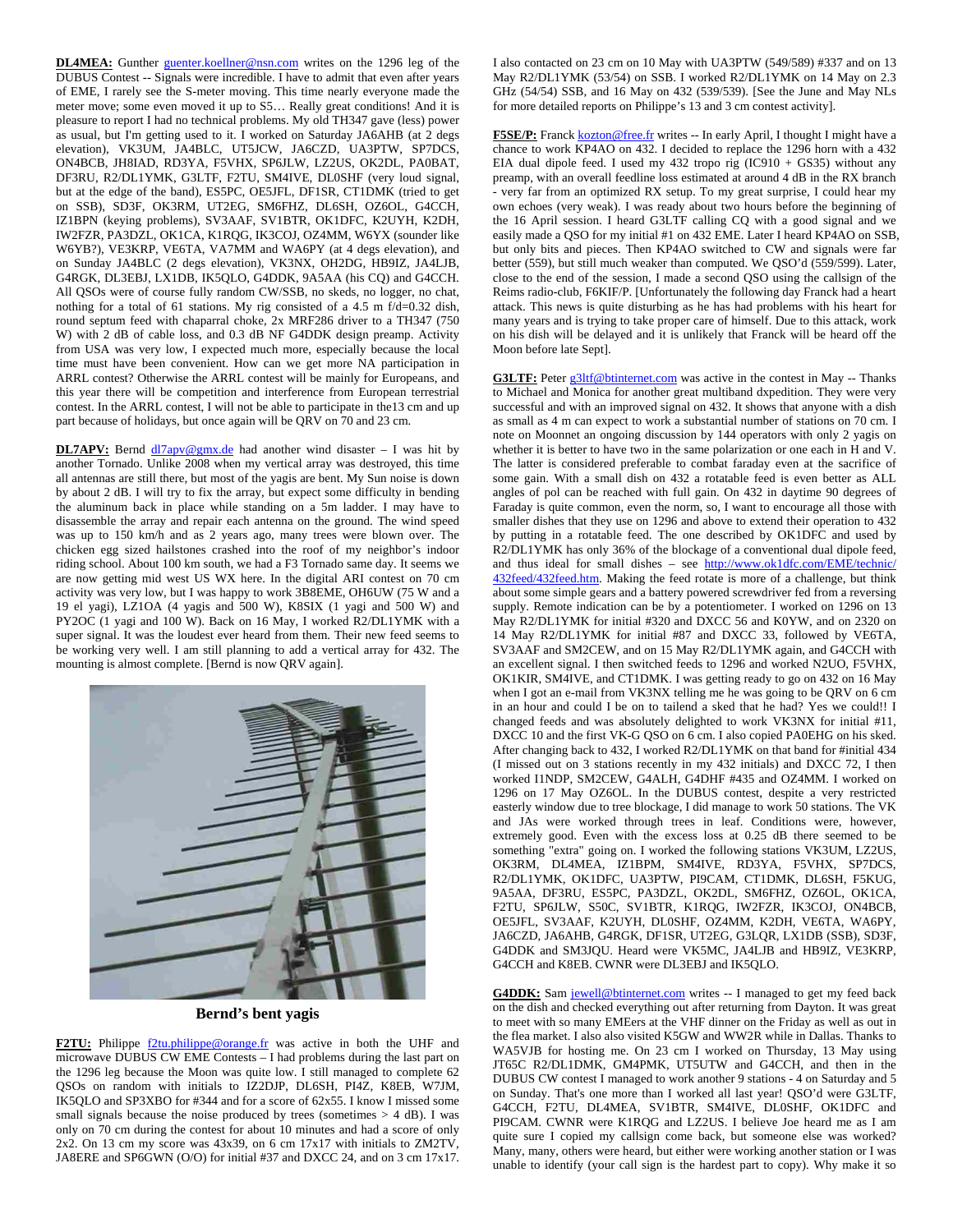difficult by running characters together? Not everyone knows all the call signs! I did a screen grab on Saturday, using my SDR-IQ, and it shows 17 signals on the screen within the short period observed, which is amazing. My system is still 200 W to a 2.3 m dish with OK1DFC septum polarizer feed using a 14 inch aluminum cake tin choke and a G4DDK LNA (of course). Spid RAS, and Moonsked are used for tracking. I measured 8 dB of Sun noise over the weekend.

G4RGK: Dave g4rgk@btinternet.com reports that he was only on during the 1296 leg of the EWW Contest for about two hours on the Sunday. He worked about 20 stations before the Moon disappeared behind the trees and he had to go out.

**IK5QLO:** Andrea's **andrea@isaacasimov.it** reports -- May was such a nice month, with good EME conditions, activity, contests, expedition! Many thank to Michael and Monica for their effort to be QRV on JT too, giving QRP stations like me the opportunity to work them. The M&M dxpedition also brought back to life some "sleeping" ops enabling me to add some nice CW initials. I worked on 15 May OZ4MM on CW, HB9Q on JT65C and YO8BCF on JT65C, on 16 May G4DZU on JT65C for an initial (#), on 17 May SV3AAF CW (#), and 20 May R2/DL1YMK on JT65C (#) and SD3F on CW (#). During the contest weekend I divided my few hours of operating time between the I-digital and the DUBUS contests. I had much fun due to good conditions and activity, especially during the second pass. I QSO'd in the DUBUS contest DL0SHF (#), OK1DFC, SV1BTR#, SM4IVE (#), F2TU (#), OZ4MM, SP6JLW, SV3AAF, DL4MEA (#), G4CCH and LZ2US (#), and in the Italian Digit contest PI9CAM, OK1DFC, OK3RM (#), RD3DA, PA3DZL, G4CCH and PY2BS. I heard some others, but no stateside stations except K1RQG, who was very strong. The rig was a 2.4 m dish with 150 W at the feed.

**K2DH:** Dave k2dh@frontiernet.net was active on both 70 and 23 cm in May. He QSO'd R2/DL1YMK on both bands. He was active in the 1296 contest and worked at the start W6YX, K2UYH, W9IIX, W7JM and AL7RT. During the second pass, he added another 28. Dave also QSO'd SM4IVE with his low power on 432 as well as on 1296 in the contest. On 6 June he QSO'd G4CCH and VE3KRP.

**OK1CA:** Franta strihavka@upcmail.cz sends news of his May activity -- I worked DL1YMK from R2 at 13 May on 23 cm and on 14 May on 13 cm – these were first OK/R2 QSOs and both reports were (569) with very good signals. I was also QRV on Saturday only for the DUBUS EME Contest on 23 cm. I worked 49 stations. Initials were RD3YA for #242, UA3PTW #243, SM4IVE #244, 9A5AA #245 and a new country, OK2DL #246, S50C #247 and new country, UT2EG #248, F5KUG #249, PI4Z #250 and W6YB #251 [W6YX?]. My contacts with NA were limited by my Moon window. When I worked W6YB, my antenna was only 2 degrees over the ground. I also called WA6PY, but the Moon and signal were gone.

**OK1DFC:** Zdenek's ok1dfc@seznam.cz had a great month -- During the contest weekend I split my time between the DUBUS and DIGI ARI contests. On 1296 CW, I made 62 QSOs and 57 multipliers for a total of 353,400 points! Thanks to G3LTF, K1RQG, VK3UM, JA6CZD, ZS5Y and PY2SB, I completed WAC on 1296 in 24 hours! I also added 7 initials on CW and 6 on JT. During weekend I also passed the 2000 EME QSO mark and now have 2,075 EME QSOs on all bands. I QSO'd on 1296 CW R2/DL1YMK for initial #270 and DXCC 67, G3LTF, SV1BTR, S50C, RD3YA, DF1SR, DF3RU, SM4IVE, R2/DL1YMK, SP6JLW, 9A5AA, CT1DMK, OK2DL, DL0SHF, SD3F, SM6FHZ, PI9CAM, F5KUG #271, SM3JQU, OZ6OL, DL3EBJ, SV3AAF, UA3PTW, PI4Z #272, F5JWF, ES5PC, F2TU, OK1CA, ON4BCB, PA3DZL, G4DDK, IK3COJ, K2DH, DL6SH, OE5JFL, SP7DCS, DL4MEA, IK5QLO, IZ1BPN, VE3KRP, G4CCH, W6YB #273, WW2R, LZ2US, OK3RM, K1RQG, OH2DG, VK3UM, JA6CZD, JA6AHB, IW2FZR, G4RGK, OZ4MM, UT2EG, G3LQR, UT5JCW, UR5LX, SP3XBO #274, PY2BS, PA2DW #275, RA3IS, K5JL and W7JM #276, and on JT65C SM4LMV (26DB) for digital initial {#90}, IK5QLO (14DB), PA7JB (18DB) {#91}, SV1DNU (18DB) {#92}, ZS5Y (24DB) {#93}, S57SU (25DB) {#94}, IZ5MAO (19DB) {#95}, PA2DW (19DB) {#96} and RD3DA (9DB). I worked on 432 on CW R2/DL1YMK for initial #114 and DXCC 63, and on JT65B UT5UAS (24DB), OH6UW (27DB), EB3DYS (21DB), K7MAC (20DB), KI7JA (19DB) for digital initial {#140}, 3B8EME {#141} and DXCC 64, YL3HA (24DB) and DK2ZF (21DB) {#142}.

**ON4BCB:** Walter's on4bcb@telenet.be 23 cm and WW EU EME Contest results –- A great contest; this was the first time I used my new SSPA and with great success. There was a lot of activity on 1296. I participated from 1400 to 2300 on 22 May and from 2000 to 2300 on 23 May working JH1KRC, VK3UM, DL4MEA, OK1CA, PI9CAM, OZ4MM, OZ6OL, OK2DL, JA6CZD, SD3F, G4CCH, UA3PTW, OK2DL, DF1SR, SV1BTR, OE5JFL, DL0SHF, R2/DL1YMK, IZ1BPN, SV3AAF, LZ2US, OK1DFC, F2TU, IW2FZR,

IK3COJ, F5KUG, SM4IVE, DF3RU, DL6SH, OK1CA, SP6JLW, K2UYH, K2DH, SP7DCS, G3LTF, K5JL, K1RQG, LX1DB, RD3YA, UT2EG, DL3EBJ, 9A5AA and CT1DMK. I heard RA3AQ, OK3RM, VK5MC, PA3DZL, PI4Z, OH2DG, SM6FHZ, VK3NX, G4RGK, IK2RTI and WW2R.

**OZ4MM:** Stig vestergaard@os.dk had only a limited window during the 1296 contest weekend -- Family activities I couldn't miss and the low Moon declination really limited my time. I was active for around 6 hours, but still added 56 stations to my log. Even at the low declination many stations were QRV and some with huge signals, but I made no initials this time. During the previous 432 CW ATP weekend I worked 11 stations and had initials with SM7GVF (FB signal for a single yagi) and G4DHF. A big TNX to M&M for their very superb R2/DL1YMK dxpedition, which I worked on 70, 23 and 13 cm. Back in April in the DUBUS 432 CW contest, I lost the HV in my TH327 PSU, but worked a couple of stations with only 30 W at the feed.

R2/DL1YMK: Michael and Monika DL1YMK@aol.com tell the story of their very successful dxpedition -- Since the former military restricted area of Kaliningrad was opened in 1991, there had been no guest licenses issued by the Russian authorities for UHF/SHF operation to our knowledge, not to mention any moonbounce activities. It was a very lengthy procedure taking many months to get all the necessary legal permits, starting with the special moonbounce license with a special event callsign issued by the General Radio Frequency Center in Moscow and ending with the allowance to temporarily import all the radio equipment by the Russian customs and border control. By far the job of logistics management was the toughest ever encountered to make this event become a reality. Monika spent many nights on the computer with endless correspondence and the heap of documents finally reached some 6 cm in height. We are sincerely obliged to the Russian authorities for the extremely professional handling of our license application and also to the German embassies in Moscow and Kaliningrad for their support, whenever things seemed to slow down. After two days travel by car and ferry we passed the Russian/Lithuanian border near Nida on 11 May without any problems due to the perfect preparation by Monika. We were cordially welcomed by our hosts, who proved to be very tolerant people, allowing us to set up the dish amidst a strawberry field. The next day the stressed dish was installed, which by now is a routine matter. Although its location was very close to a concrete fence running around the farm ground, we had only some tolerable obstructions to the East (below about 7° EL there was a chicken shack) and to the extreme West (a farm house). On Thursday night (13 May), R2/DL1YMK started the first ever moonbounce operation from Kaliningrad on 23 cm. After the first CQ, at 0324 OK1DFC was the first to enter the log (569/559), immediately followed by at 0329 OK1CA (569/559), 0337 VK3UM (559/559) and went on to QSO on this first moonpass 42 different stations including very enjoyable sideband QSOs with DF3RU, F2TU and LX1DB. Although, but also because the Sun was close to the Moon on Friday, 14 May, we were on 13 cm, hoping for some QSOs due to the narrower beam of the dish. Despite the generally unfavourable condx, we worked 19 different stations including sideband QSOs at 0742 F2TU (54/53), 0841 LX1DB (55/54) and 0847 G3LTF (54/54). On Sunday, 16 May, we activated 70 cm for the first time with a slightly modified rig compared to OH0. The feed was down-gauged to just a linear polarized 1wl short backfire loop, running the risk of possible Faraday lock-out, but saving 1 coax-relay with its inevitable losses. Also the DB6NT LNA was upgraded in terms of NF in order to compensate for the lower power of 500 W, imposed by the license conditions. When firing up the amp, we could hear echoes for the first time despite the relatively low output. The line was started at 0603 by VK3UM (559/559) with 1/3 of the dish still obstructed by the chicken refuge and ended on Sunday at 17020 by G4YTL (O/O). The trade-off rig-wise seemed to pay off, as on the first 70 cm shot we were able to log 23 initials, not to forget K2UYH at 1516 (O/O) for his 98 DXCC. A significant improvement of the portable setup in terms of moontracking was the implementation of a brand new OE5JFL controller (produced by HB9DRI) together with cheap 12 bit magnetic absolute encoders, which were incorporated in the SPID rotator. We never lost the moon for the first time on a dxpedition. This was very essential as we only had a visible Moon for half a night – the second op really appreciated this technical improvement as the nights were quite chilly in R2-land! On the following days we subsequently reactivated all three bands again. We also ran some JT QSOs on 70 and 23 cm after the hard disk of our laptop, was came back to life after some problems, although it was extremely slow on decode operation. During the 23 cm DUBUS Contest we gave out the R2-multiplier to 49 stations, which is a quite respectable result for a portable setup. Unfortunately the activity from the US was low on all three bands compared to previous dxpeditions. Overall we QSO'd via EME on 70 cm on 16 May at 0603 VK3UM (559/559), 0612 SM4IVE (559/539), 0628 SP6JLW (539/O), 0635 OZ4MM (559/549), 0645 PA3CSG (539/529), 0652 VK3UM (539/539), 0659 I1NDP (549/559), 0716 SM6FHZ (O/O), 0726 SM2CEW (539/539), 0733 DL7APV (549/539), 0742 F2TU (539/529), 0754 JA6AHB (O/O), 0805 DL9KR (559/559), 0841 DK3WG (O/O), 0919 OZ4MM (559/559), 0954 G3LTF (539/449), 1103 HB9Q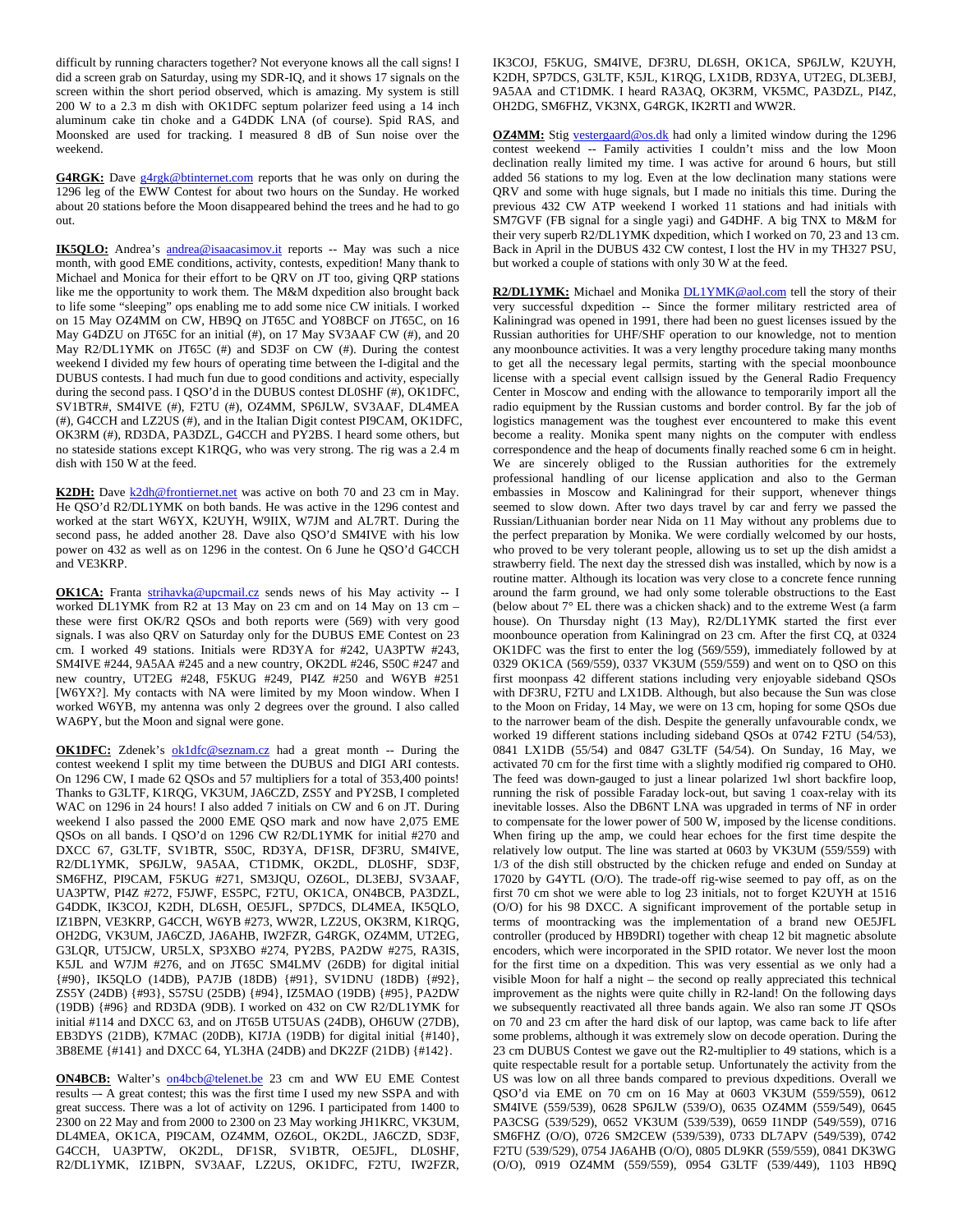(559/539), 1232 OK1KIR (O/O), 1258 UA3PTW (559/559), 1325 (O/O), 1343 OZ6OL (O/O), 1616 K2UYH (O/O) and 1720 G4YTL (O/O), on 19 May at 1555 LX1DB (O/O), 1557 K1RQG (O/O), 1609 OK2POI (O/O) JT, 1632 I1NDP (O/O) JT, 1802 DL5FN (O/O) JT, 1840 ES5PC (O/M), 1955 WA6PY (O/M), 2012 WA4NJP (O/O), 2024 K5GW (559/559), and on 21 May at 1855 OK1DFC (559/559); on 23 cm, on 13 May at 0324 OK1DFC (569/559), 0329 OK1CA (569/559), 0337 VK3UM (559/559), 0345 UA3PTW (O/O), 0349 DL4MEA (559/559), 0356 SP6JLW (569/559), 0400 HB9BBD (579/579), 0406 OZ4MM (569/559), 0410 PA3CSG (559/559), 0425 JA4BLC (549/549), 0430 DF3RU (559/559), 0438 OZ6OL (539/549), 0457 DF3RU (44/44) SSB, 0502 ES6RQ (559/559), 0507 G3LTF (559/559), 0524 JA6AHB (539/449), 0531 VK3UM (579/569), 0600 G4CCH (559/559), 0625 SM2CEW (559/559), 0651 F2TU (569/559) and (54/53) SSB, 0734 SP7DCS (O/449), 0744 PA0BAT (549/549), 0757 SM4DHN (559/559), 0809 IK3COJ (549/529), 0821 SV3AAF (559/549), 0830 OE5JFL (549/559), 0847 OK3RM (O/O), 0910 UT5JCW (O/O), 0935 DJ9YW (549/559), 0942 DL0SHF (569/559), 0957 G4RGK (O/O), 1056 LX1DB (579/569) and (55/55) SSB, 1115 N2UO (559/559), 1150 DL6LAU (579/559), 1201 K8EB (549/449), 1218 K0YW (559/559), 1222 K5JL (569/579), 1240 K2UYH (559/559), 1400 CT1DMK (O/O), 1425 WA6PY (559/539), 1446 OK2DL (539/539) and 1521 W7JM (549/549), on 15 May at 1317 OZ4MM (579/569), 1329 OK1KIR (559/559), 1343 SM4IVE (449/549), 1358 F5VHX (539/449), 1412 K2DH (559/549), 1421 F5KUG (549/549), 1428 W9EQ (569/559), 1435 HB9Q (579/539), 1440 VE6TA (559/559), 1447 PA3FYB (549/529), 1508 HB9IZ (579/569), 1515 IZ1BPN (569/559), 1607 OZ6OL (559/559), 1640 DF3RU (559/559), 1705 F5HRY (M/M), 1717 K5GW (569/579), 1722 OE9ERC (579/579), 1751 N2UO (559/559) and 1815 AL7RT (529/429), on 18 May at 1500 G3LTF (559/559), 1740 G3LQR (529/539), 1745 W5LUA (559/559), 1830 PA3DZL (O/O), 1912 ON4BCB (559/559), 1940 ES5PC (10DB/12DB) JT, 1944 ES5PC (559/559), 2007 ES6RQ (13DB/11DB) JT and, 2015 YO8BCF (12DB/17DB) JT, on 20 May at 1945 RD3DA (16DB/15DB) JT, 2015 IK5QLO (22DB/24DB) JT, 1853 PA0PLY (18DB/O) JT, 1906 G4DZU (14DB/O) JT, 1927 G4DDK (18DB/O) JT, 1942 UA3PTW (14DB/O) JT, 2002 SD3F (559/559), 2040 PA3FXB (13DB/14DB) JT, 2106 WW2R (20DB/O) JT and 2120 N2NQI (14DB/O) JT, on 21 May at 1956 G4CCH (559/569), 2010 SM4IVE (579/549) and 2055 RD3YA (O/O), and on 22 May at 1430 VK3UM (559/559), 1445 F2TU (569/559), 1458 SD3F (559/559), 1505 JA6AHB (549/549), 1510 OK1CA (569/559), 1520 OE5JFL (559/559), 1530 LZ2US (559/559), 1535 SP7DCS (549/449), 1540 DL4MEA (559/549), 1553 F5HRY (O/529), 1559 IZ1BPN (559/539), 1610 DL0SHF (569/549), 1616 OK2DL (559/559), 1625 UT5JCW (O/O), 1634 SV1BTR (559/559), 1639 G3LTF (559/559), 1656 CT1DMK (O/O), 1702 PI9CAM (569/579), 1709 UA3PTW (549/559), 1720 IK3COJ (559/339), 1740 OK1DFC (569/569), 1753 DF3RU (559/559), 1803 G4CCH (559/559), 1808 RD3YA (O/559), 1820 SM4IVE (569/559), 1830 PY2BS (559/559), 1835 SP6JLW (559/559), 1838 PA2DW (559/559), 1845 DF1SR (559/559), 1850 F5KUG (O /549), 1922 ON4BCB (569/559), 1926 SM6FHZ (559/549), 1948 UT2EG (O/O), 2000 OZ6OL (549/549), 2010 K2DH (559/559), 2100 K1RQG (579/579), 2120 ES5PC (559/559), 2153 IW2FZR (559/559), 2232 OZ4MM (559/559), 1600 OK3RM (O/O), 1830 SV3AAF **(**549/549), 1840 OH2DG (549/549), 1858 UT2EG (O/O) and 2002 LX1DB (569/579), and on 13 cm on 14 May at 0450 OK1CA (569/559), 0525 SP6OPN (569/559), 0530 G3LTF (559/559), 0537 F2TU (559/549), 0556 DL4MEA (559/559), 0604 OZ4MM (559/559), 0628 DF3RU (549/559), 0645 SV3AAF (549/559), 0724 PA0BAT (539549), 0738 F2TU (559/559), 0742 F2TU (54/53) on SSB, 0816 SM2CEW (549/559), 0833 LX1DB (579/569) and (55/54) SSB, 0847 G3LTF **(**54/54) SSB, 1216 SM2CEW (549/549), 1220 HB9Q (579/559), 1334 VE6TA (559/559), 1453 G3LQR (O/O), 1541 WA6PY (559/559), 1549 W7JM (559/559), 1558 WD5AGO (559/559) and 1623 WW2R (539/O), on 15 May at 0853 G3LTF (569/559), 0920 DF9QX (559/559), 1039 OZ4MM (569/569), 1045 SV3AAF (559/559), 1051 G4CCH (559/569), 1059 OK1KIR (569/559), 1110 IW2FZR (559/559), 1118 ES5PC (549/559) and 1130 LA8LF (539/549), and on 17 May at 1520 PA3DZL (O/O), 1618 K2UYH (559/449), 1632 OE9ERC (579/569) and (56/54) SSB and 1810 W5LUA (559/559). When the dish was dismantled on Monday, 24 May, the total score was 201 moonbounce QSOs, which split up as follows, on 70 cm 34 QSOs with 31 initials in 19 DXCCs, on 23 cm 130 QSOs (3 SSB and 12 JT) with 79 initials in 35 DXCCs and finally on 13 cm 37 QSOs (4 SSB) with 28 initials in 20 DXCCs. The return trip was again somewhat exciting as we feared possibly getting stuck in customs, but all went smooth and the rig was returned home safely. So there is a good chance for hearing us off the rock from another well searched after DXCC in the future. Thanks to all QSO partners.

**SM4IVE:** Lars **sm4ive@telia.com** reports on his recent activity on 432 and 1296 -- I managed to work 8Q7QQ on 432 CW, which was nice as it seems that I was the only one. The KP4AO activity was a nice event that hopefully will help 432 EME activity to grow. I heard so many stations that I had never heard at other times. I was on in the DUBUS Contest on both 70 and 23 cm, and really enjoyed the large CW turnout, but found activity very POOR activity from the US. I worked on 432, on 24 April at 0004 G4CCH (439/579), 0007 LZ1DX (529/579), 0011 SP7DCS (529/579), 0015 K2UYH (559/579), 0019 W8TXT (549/579), 0023 AF6O (O/O) for an initial, 0031 N4GJV (549/569), 0045 VE6TA (549/579) (#),0055 OK1DFC (579/599), 0101 K6JEY (539/559) (#), 0105 OZ6OL (539/579), 0117 K2DH (O/O), 1654 OE5JFL (559/579), 1705 SV1BTR (569/589), 1719 DL1YMK (549/579) (#), 1724 SP6JLW (549/579), 1729 PI9CAM (579/599), 1732 UA3PTW (579/589), 1745 I1NDP (569/589), 1751 G3LTF (549/589), 1843 G4DHF (529/579) (#), 1850 SM3JQU (529/559), 1854 SM6FHZ (529/569), 1907 S53RM (529/559) (#), 1912 DL9JY (529/559), 1919 IK2RTI (529/579), 1925 SD3F (559/559), 1931 G4ALH (519/559), 1945 DF3RU (539/559), 2022 SV3AAF (529/559), 2048 DL9KR (589/599), 2105 DL4MEA (549/579), 2123 SM2CEW (559/589), 2155 OK2POI (O/559), 2215 ES5PC (O/O) and 2219 DL5FN (549/579), and on 25 April at 1525 JA6AHB (529/549), 1535 JA9BOH (O/O), 1553 SM7GVF (429/O). 1602 DG1KJG (559/559), 1618 DL7APV (589/579), 1633 SM7SJR (O/O) (#), 1722 IK6EIW (O/O), 1913 UA4AQL (O/O), 1926 RX9YM (O/559) (#), 1936 CT1DMK (539/559) (#), 1951 DL1AAH (O/O) (#), 1957 G4YTL (549/569), 2039 F2TU (559/559) and 2149 LU7DZ (539/549) for total of 50x44 = 220,000 points. This rig was a 13 m dish with 1.5 kW at the feed and MGF 4919G LNA. I worked on 23 cm, on 22 May at 1443 VK3UM (569/579), 1446 SD3F (559/559), 1454 OK1CA (569/579), 1501 F2TU (579/569), 1507 LZ2US (579/569), 1510 F5VHX (539/569), 1513 JA6AHB (569/589), 1516 OK2DL (569/569), 1800 UT5JCW (549/559), 1529 SV1BTR (569/579), 1548 DL0SHF (599/559), 1556 G3LTF (559/569), 1608 OZ6OL (549/559), 1612 DL4MEA (569/579) 1621 OE5JFL (579/579) 1622 CT1DMK (529/559), 1642 UA3PTW (539/579), 1645 IK3COJ (559/559), 1650 OK3RM (539/559), 1654 SP7DCS (549/559), 1659 9A5AA (539/449), 1706 SP6JLW (569/579), 1100 RD3YA (559/559), 1716 SM6FHZ (569/569), 1900 PI9CAM (599/589), 1735 OK1DFC (579/569), 1759 UT2EG (549/559), 1803 S50C (539/539), 1807 DF1SR (539/549), 1820 R2/DL1YMK (559/569),1846 F5JWF (529/579), 1901 G3LQR (539/559), 1907 PA3DZL (539/539), 1200 SV3AAF (549/569), 1917 DF3RU (559/559), 1941 ES5PC (559/569), 1948 IK2RTI (559/569), 1958 PI4Z (539/539), 0500 SM3JQU (539/559), 2023 SM4DHN (579/569), 2032 ON4BCB (559/559), 2035 DL6SH (539/559), 2055 IZ1BPN (569/569), 2112 F5KUG (559/569), 2140 K2UYH (569/569), 1000 K2DH (559/569), 2214 G4CCH (559/589), 2301 K8EB (569/559), 2312 VE6TA (549/559), 2315 K1RQG (579/579), 2300 W6YX (569/579) and 2347 WA6PY (559/569), and on 23 May at 1511 HB9IZ (579/579), 1521 OH2DG (559/569), 1527 VK3NX (549/559), 1554 JA6CZD (569/569), 1610 VK5MC (569/569), 1631 OZ4MM (579/579), 1654 IW2FZR (559/559), 1658 G4RGK (539/559), 1734 DL3EBJ (429/559), 1754 IK5QLO (O/O), 1920 G4DDK(O/O), 1950 UR5LX (529/579), 2052 LX1DB (59/579) and 2226 K5JL (569/579) for a total of  $66x57 = 376,200$  points. Rig on 23 cm is the same 13 m dish with 190 W at the feed and G4DDK LNA. I have not completed my plans to allow my feeds to be switched automatically, so I had to change feeds (bands) manually. On 1296 I made an N2UO 5 step Septum feed with the help of SM4DHN, who has a fantastic workshop. (TNX to Lars-Bertil for all the help). I measured 7.4 dB CS/G with the feed itself, but only 4.4 when in the dish. So I have some more work to do to find the correct phase point. The tracking is not optimized, so plenty of stuff to do to get the 23 cm system working properly. On TX I used a TH328 with 250 W in the shack, so in feed I have about 180 W. Since I haven't been on 23 cm in 14 years, almost all stations are new for me. I am collecting parts for 13 cm as well but it may be a while before I am QRV on this band.



**Lars with his new 1296 feed** 

**SP7DCS:** Chris  $\frac{sp7dcs@o2.pl}{sp7dcs@o2.pl}$  writes on EWW DUBUS Contest – I operated together with my son, SP7MC on 2m, 70 cm and 23 cm and made a total of 82 CW random QSOs. On 432 we used 4 x 25 el yagis (H-pol) and 500 W, but had serious TVI problems, so we could only TX at night during high elevation hours. Despite these limitations and a lot of risk with the TVI issue (as I really like 70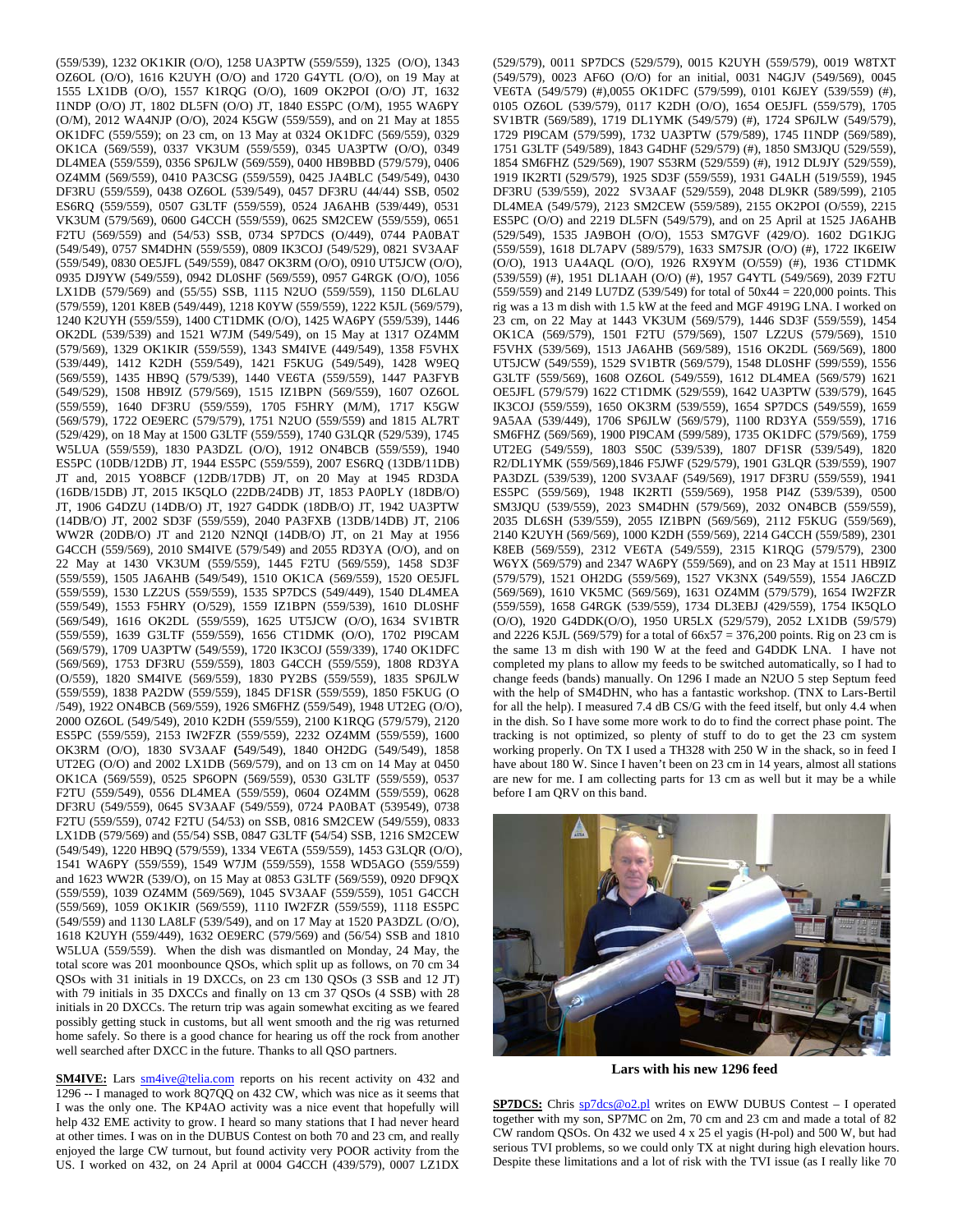cm), we were able to work the same number of station as a year earlier, but in much harder condition for us. We QSO'd on 24/25 April SM4IVE, OK1DFC, OE5JFL, SV1BTR, G3LTF, SM6FHZ for initial #28, DL9KR, DL7APV, I1NDP, UA3PTW, PI9CAM, SD3F, SP6JLW, JA6AHB,#29 and DL4MEA #30. On 22/23 May we were QRV on 1296 using my 3 m dish, 500 W to an RA3AQ feed and a G4DDK LNA (giving 12 dB of Sun noise). 1296 was my favorite band last time due to its high level of CW random activity. So I really regret I was not able to be QRV for the full contest weekend as my dish needs a very high declination weekend. During most of contest my dish was partially blocked from the Moon. During the rest of time - It was totally obstructed by buildings. I also had Thunderstorms that forced me to QRT 4 times. On top of this I had urgent family matters that forced me to leave or few hours during the Saturday window that my son was unable to cover. So our 23 cm score was worse then last year, but considering all the circumstances I am happy with 32 QSOs. Worked were OK1CA, VK3UM, JH1KRC for initial #101, OZ6OL, DL4MEA, DL0SHF, R2/DL1YMK, OK2DL, F2TU, SP6JLW, SV1BTR, G3LTF, DF3RU, SM4IVE, ES5PC, OK1DFC, SV3AAF, K1RQG, ON4BCB, IW2FZR, W6YB (NG - wrong call, should be W6YX), K2UYH, OZ4MM, OH2DG, UA3PTW, UT5JCW, SD3F, IK3COJ, RD3YA, DF1SR, LZ2US, G4CCH and DL3EBJ. To sum up, I would like to thank all stations for the FB QSO. I do hope to be QRV in this contest next year. Congrats to the M&M team for great R2 expedition.



**SP7DCS with 1296 SSPA mounted behind his dish** 

**SV1BTR:** Jimmy jimmyv@hol.gr reports on his 1296 contest operation -- Once more, a great WW European CW/SSB EME Contest by DUBUS & REF! I enjoyed myself very much working 171 CW EME Random QSOs on 2 m, 70 cm, 23 cm and 13 cm. I want to congratulate the organizers for making a Contest entirely devoted to radio random operation. Signals during the 1296 weekend were great, although as other have commented US activity was very low. I only heard and worked 4 US/VE stations (thanks guys!), declination also did not help us. The patience award goes to RA3WND, who being an excellent operator had the patience to stay with my many QRZs until I copied his callsign. My big new problem is 4-9 dB of QRM, which is purely white noise (almost impossible to track the source). During the contest I logged 63 stations (all worked on CW with no skeds, loggers, etc.). QSO'd were UA3PTW, VK5MC, UT5CJW, JA6AHB, JA4BLC, JA4LJB, 9A5AA, OK1CA, OH2DG, DL6SH, ES5PC, VK3NX, IK3COJ, RD3YA, JA6CZD, DL0SHF, OK3RM, F2TU, DF3RU, SM4IVE, SM6FHZ, VK3UM, OE5JFL, LZ2US, F5KUG, CT1DMK, OZ6OL, OK2DL, SP7DCS, R2/DL1YMK, SP6JLW, OK1DFC, SD3F, PI9CAM, UT2EG, IZ2DJP, DF1SR, S50C, SM3JQU, PA3DZL, IZ1BPN, ON4BCB, PI4Z, F5JWF, IW2FZR, DL4MEA, SV3AAF, G3LTF, VE3KRP, K2DH, G4CCH, WW2R, DL3EBJ, RA3WND, IK5QLO, G4RGK, OZ4MM, SM4DHN, SP3XBO, G4DDK, G3LQR, UR5LX and K1RQG.

**SV3AAF:** Petros sv3aaf@yahoo.com operated the DUBUS Contest on five bands -- On 1296 in May, I did not have any eastern window due to low declination. But, conditions seemed good, and I worked DL0SHF, OK1DFC, LZ2US, SM4IVE, ON4BCB, IW2FZR, OZ6OL, OK2DL, UA3PTW, SM6FHZ, SP6JLW, RD3YA, UT2EG, CT1DMK, DL4MEA, SP7DCS, OK1CA, SV1BTR, SD3F, IZ1BPN, K2UYH, DF3RU, OE5JFL, G3LTF, OZ4MM, ES5PC, DF1SR, UT5JCW, R2/DL1YMK, IK3COJ, DL3EBJ, OH2DG, F2TU, LX1DB (SSB), IK5QLO, K1RQG, K2DH and G4CCH.

VE3KRP: Eddie eddie@tbaytel.net was active during the EWW Contest on 23 cm in May and worked K2UYH and W6YX on his first Moon pass and SV1BTR, OK1DFC, DL0SHF, G4CCH, OZ4MM, DL4MEA, OK1CA, F2TU, K2UYH (DUP), K2DH and K1RQG on his second pass. On 6 June he QSO'd G4CCH and K2DH.



**UN7GK's EME arrays for 2 and 70 cm** 

**VE6TA:** Grant ve6ta@clearwave.ca was QRV for the 23 contest activity, but was very handicapped by the low declination and resulting short window to EU. Grant did add one initial with OK2DL for #214. He also copied LU1C working K1RQG, but missed working him.

VK3NX: Charlie ibnkarim@bigpond.net.au had a great time operating on all 5 weekends of the DUBUS EME Contest -- Having separate weekends for the higher bands certainly concentrated activity and I hope this format is repeated next year. Condx were pretty good on all weekends except for high winds on the 2nd day of the 10 GHz weekend, which kept me off the air. Condx during the 1296 weekend were very good. Thanks to all the stations that were patient with me whilst I tried to "pull out" their callsigns. There seemed to be a few more new stations on the higher bands especially on 5.7 GHz. I'm looking forward to working them on the July AW. I was pleased that I managed to work lots of initials and more importantly there were no technical problems on any of the weekends at my station! All in all I only made 57 contacts, but they were all great! Of particular note was my QSO with ZM2TV on 5.7 GHz. His was one of the biggest signals I have heard on any band (excluding some of the "ultra big guns" on 1296). During the 6 and 3 cm weekend, I worked on 5760 ZM2TV, JA4BLC, JA8ERE, IK2RTI, F2TU, W5LUA, JA6CZD, OK1KIR, OK1CA and ES5PC, and on 10368 OK1KIR, F2TU, ES5PC, G3WDG and ON5TA. In the 1296 leg I QSO'd OZ4MM, SP6JLW, SV3BTR, VK3UM, PI9CAM, DL0SHF, VK5MC, RD3YA, JA4BLC, JA6AHB, UA3PTW, OK3RM, OK2DL, DL4MEA, SM4IVE, OZ6OL, UT2EG and IZ1BPN.

**VK3UM:** Doug tikaluna@bigpond.com writes -- Firstly a big thank you to Michael and Monica, R2/DL1YMK, whom we worked on both 23 and 70 cm through some obstruction. Despite blockage on every dxpedition, we have never missed. Stations worked in the 23 cm DUBUS Contest were 23 May W6YX, N2UO, K2RQG, AL7RT, K2UYH, W7JM, VA7MM, JA8ERE, VK5MC, VE7BBG, RD3YA, UA3PTW, JA4LJB, UT5CJW, VK2JDS, JA4BLC, JA6AHB, OK1CA, DL4MEA, OZ4MM, OZ4OL, DF3RU, SM6FHZ, JA6CZD, OH2DG, SP6JLW, SP7DCS, 9A5AA, IK3COJ, SD3F, ES5PC, ON4BCB, OK3RM, F2TU, OE5JFL, R2/DL1YMK, VK3NX, F5VHX, SM4IVE, G4CCH, PA0BAT, OK2DL, DL0SHF, F5KUG, G3LTF, SM3JQU, CT1DMK, SV1BTR and LA2Z, and on 24 May VE6TA, UT2EG, RW3BP, OK1DFC, G4RGK, LZ2US, IZ2FZR and DL3EBJ for a total of 59x52 (4 more than last year). Given the 'low Dec' weekend it certainly posed challenges for many, so many challenges that US stations were far and few between. However there were several rewards - working CT1DMK at 1 deg with half his dish illuminated (see also how many I also worked after that down to 0.3 deg), G3LTF through a brief gap in his trees and similarly G4RGK. For me the chosen declination resulted in many of my QSOs being concentrated in my last 5 degs of Moon and given the 7 dB of ground noise from 2 degrees, it was a challenge. The first night I worked 45 in less than 2 hours, so there was not time for too many niceties. The following are a few pointers: 1) Listen and adjust your speed to the other station. If he calls at 10 wpm, respond similarly. (Calling me at 30+ wpm is fine but at R3 you are making it tough)! 2) If you hear YYY VVV KKK 333 UUU MMM follow suit! I really am trying to tell you something. 3) During a pile up, spread out. I do tune and I do respect your ability to zero beat with 10 others but... 4) YYY BK means just that .. a couple of quick call signs off the pile and we will work before the mob even finishes calling. Michael and I do that most of the time. Over the years one particular station calls with JJJ BK and I respond with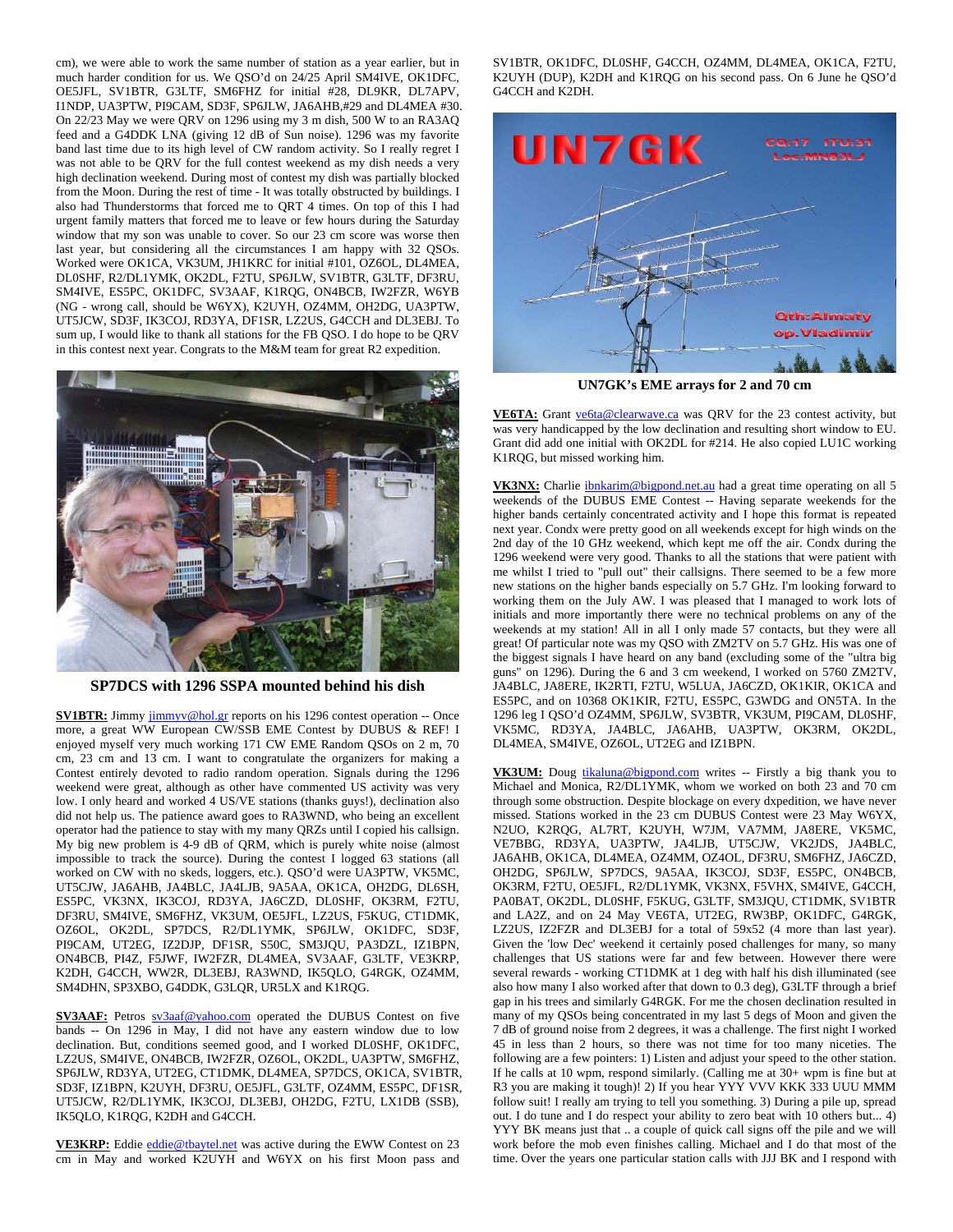RRR 57N BK and he responds with RRR 57N 73 BK then a couple of dots. and it all over. Now that is deep search and short message handling at its finest .. we invented it first .. sure its not 'legal' but its fun and we both are 100% right in our log entry! No prizes for whom I refer .. there is another too that just sends KR. 5) Tail ending .. you know who you are. When I have 3 degrees of Moon left and I am trying to work a pile up, you do not help calling someone I have just worked.. You have 8 hours of coincident Moon starting so please show some respect to others. Watch out if we meet at a conference, I will put beer in you chardonnay (or worse). 6) and then becoming the meat in a frequency sandwich. I had two 10 m dishes, one 200 Hz high and another 300 Hz low at one stage. Next year, I may just operate above 030.. but all the above will happen there too! 7) And finally the 'willy wagger' that comes up on SSB with 1 KW plus to a big birdbath on 020.. You stuff it up for every one mate.. And those who respond are just as bad. It was a great contest and great operating very much on the whole.

**W0DRL:** Bill (WA0ARM) Bill.Glynn@westarenergy.com writes that Al, W0DRL, because of his age is moving and has to give up his EME station. Bill reports that Al was able to close down on a high note. His is last EME QSO was also his first EME SSB with KP0AO, Arecibo on 17 April. What a way to finish your EME career! Bill plans to pick up where Al left off and hope to make some EME QSOs of his own in the near future. He has Al's EME array.



**Al, W0DRL and XYL for 64 years, Neloise** 

W6YX: Goran goran@ad6iw.com reports that the Stanford University Radio Club was QRV on Saturday of the EWW/DUBUS Contest on 1296 using what looks like about a 30' dish. There was only a short EU window, and the weather was windy and unusual cold for CA, but in a few hours of operation they made 30 QSO.



**W6XY dish at Stanford University** 

WA6PY: Paul's pchominski@maxlinear.com activity in DUBUS EU Contest was limited by window and Moon "timing" -- I could not operate on Fridays (local time) when the contest started on most of the weekends because I was still at QRL. On 9 and 6 cm I had a equipment problem. On 17/18 April I spent some time on 13 cm, but I was concentrating more on working KP4AO on 432 SSB with my single yagi. Unfortunately suddenly KP4AO SSB signals dropped way down. I did not know the reason, but I kept calling them and we made easy QSO during this weak signal period. Later from email reports I learned that it was a PA problem. Before this failure, SSB signals were like on 20 m and copied on the loudspeaker. I did not try SSB, but month before I copied KP4AO on CW on loudspeaker with a hand held 5 el yagi and a 0.6 dB NF LNA. I bet I would have been able to QSO them with this antenna and my 1 kW PA. I was tempted to try, but didn't wat to take the time from others that had not yet made a QSO. On 13 cm I QSO'd F2TU, OK1DFC, OK1CA, ES5PC, SP6OPN, OK2DL, but lost SP6GWN. I could not get the attention of many stations on 2320 for example DL4MEA, DL1YMK, SM2CEW and SV3AAF were called many times. On 25 April I worked on 432 PI9CAM, DL7APV, I1NDP and SP6JLW, and heard K6JEY on tropo. For the 1296 contest on 22 May my window started at about 2315. I called CQ, then and about 10 strong stations called me on almost the same frequency with very similar signal levels. On my side it was heard as an almost continuous carrier with no way to get any callsigns. Everybody ended transmission at almost the same time, I could only get a few letters. I repeated QRZ several times with exactly the same outcome. Finally OK2DL, who was not the strongest, called me about 400 Hz high and I could catch his call and make a QSO. I also QSO'd K2DH, G3LTF, OK3RM, SM4IVE, OZ6OL, CT1DMK, DL4MEA, KB8EB and VA7MM. At this point the EU window closed. The Next day my window started after the contest ended. I should be QRV for the 6 cm activity 10/11 July. My biggest problem is aiming the dish. Currently I am using a 3.6 m mesh dish, which has some backlash especially in the AZ drive. I might be better of to switch to my X-band 3 m dish currently setup for 3 cm, but I am not sure If I will have time to make this change. So far I have only QSO'd OE9ERC on 6 cm, last year.



**Progress on mounting WB2BYP's 28' dish** 

**ZS5Y:** Derek derek@fotogravett.com is now QRV on both 70 and 23 cm EME. On 1296 he is using a 3.5 m dish with a septum feed working and running about 150 W in the shack. Thus far I have worked on JT the following stations on 23 cm: PI9CAM (8DB), G4CCH (15DB), OK1DFC (13DB), OK3RM (20DB), PA0BAT (21DB), PA3DZL (19DB), PY2BS (14DB), RD3DA (14DB), UA3PTW (21DB), VK2ABP (23DB), VK2JDS (18DB) and VK4CDI (25DB). I will soon move my SSPA to the feed and will then try some CW.

**K2UYH:** I a.katz@ieee.org had some conflicting activities that limited my EME contest time. I was chair of a major conference (TCF2010) on the same weekend as 432 contest in April, and had to leave on a business trip in May during the 23 cm contest weekend. Going to Dayton on 14/15 May did not help either, but I had a great time. It was nice to meet all the EMEers and many old friends there. Tony, WA8RJF did a great job with the VHF banquet – TNX! TNX too the M&M team who real came through for me and just about everyone else. They truly produced a *super* dxpedition! I manage to work them on all 3 bands - on 1296 on 13 May at 1229 R2/DL1YMK (559/559) for initial #306 and mixed initial #367\* plus mixed DXCC 76\*, on 432 on 16 May at 1517 R2/DL1YMK (559/559) for initial #721, mixed initial #799 and most importantly DXCC 98\*, and on 2304/2320 on 17 May at 1600 R2/DL1YMK (449/O) for initial 46 and a new DXCC on this band. I also worked on 16 May on 1296 at 1546 PA2DW (15DB/O) on JT65C #368\* and (O/O) on CW for #307, 1714 partial SM4LMV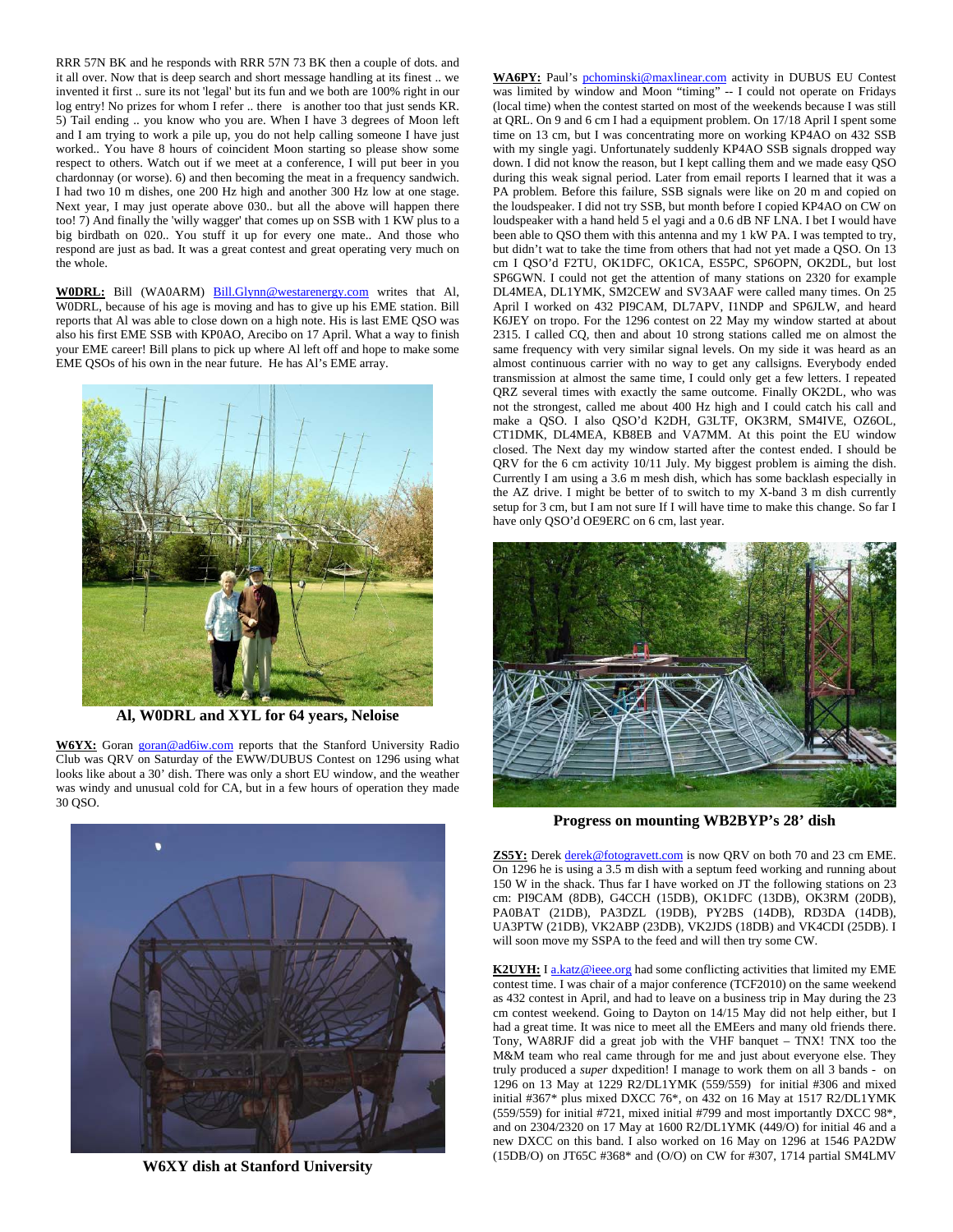(21DB/O) JT65C– no Rs and 1748 DL6ABC (16DB/O) #369\*. I was also called at 1730 by SA4Z (22DB) and 1735 HA1YA (22DB), but they both disappeared. The same day on 432 I worked during the ATP at 1819 I1NDP (569/559) and 1824 OZ4MM (569/559) on CW. In the 1296 EWW EME Contest I QSO on 21 May at 0017 AD6IW (569/579) – also worked just before the contest start, 0022 W6XY (569/579), 0035 W7JM (55/55) on SSB, 0040 W9IIX (559/559), 0114 K2DH (559/569), 0130 VE3KRP (549/569), 0140 VA7MM (559/579), 0224 AL7ART (559/569), 0300 K1RQG (579/589), 0332 N2UO (559/559) – heard (55) on SSB, 0412 VK3UM (559/559) – through almost total tree blockage, 2115 DL4MEA (559/569), 2120 F2TU (569/569), 2125 ES5PC (559/569), 2131 OK1CA (569/569), 2135 ON4BCB (559/559), 2139 SM4IVE (569/569), 2143 G4CCH (569/579), 2146 SV3AAF (559/569), 2153 SP6JLW (559/559), 2155 LZ2US (559/569), 2209 DF1SR (559/569) for #371\* and #309, 2214 OK2DL (559/569) for #372\* and #310, 2220 RD3YA (559/559), 2225 DF3RU (559/559), 2230 DL0SHF (589/579), 2239 G3LTF (569/569), 2245 SP7DCS (559/559), 2301 K8EB (559/559), 2330 CT1DMK (559/559), 2312 OK3RM (559/579), 2358 OZ6OL (559/569) and 0022 VE3KRP (449/559) DUP. There was plenty of activity but not enough time to work everyone with my limited window.

**NETNEWS BY G4RGK: K5JL** was on 23 cm and worked R2/DL1YMK and active in DUBUS contest. **VE4MA** was not on for 1296 contest because of bad WX. Barry did work in May a week earlier PA0EHG on 5.7 GHz with a linear feed. Hans was running circular pol. **K1RQG's** 23 cm contest time was limited to after 2030 on 22 May. **N4PZ** should be back on the Moon very soon with a 4.9 m dish and 1.5 kW. **W9IIX** was active in the 1296 EME Contest in May and worked at the start W6YX, K1RQG, K2DH, K2UYH and W7JM, but ended with only a total of 7 QSOs due to window problems with the low declination. **AL7RT** had no window with Europe during DUBUS 1296 contest. He did work a few NA stations and VK3UM. **WA8RJF** was not able to get on for the 23 cm contest. He had conflicts with a business trip. **WW2R** worked R2/DL1YMK on 23 cm and 13 cm. Dave was not on for the first pass of the 1296 contest, but did work in later passes six stations - five with a struggle. He did hear DL0SHF and K1RQG loud and chased DL0SHF but never worked him. **K5SO** says check out his web site for updated information on new 70 cm feed at www.k5so.com. The noise temp is 23 deg K.

**FOR SALE: VE3KRP** is looking for a good 432 preamp. [Contact WD5AGO]. **N8CQ** is looking for info on a 1296 4 x 2C39 cavity built by K4QI. Contact Gary at gabercr@nc.rrcom.

**14<sup>TH</sup> INTERNATIONAL EME CONFERENCE UPDATE:** We are only a couple of months away from of the  $14<sup>th</sup>$  International EME conference which takes place on 11 through 14 Aug at the Westin Hotel at the DFW airport in Texas. The official web site with all the details for the EME Conference as well as on-line registration is located at http://www.ntms.org/eme. Some important dates to remember include: Early conference registration has been extended to 15 July. Hotel cutoff is 12 July. Conference papers for the proceedings are due 14 June. More details are included in this note.

The program is developing into a great one with speakers from around the world. The list of speakers includes the following: AD6IW - "A New Generation of High Efficiency Solid State Power Amplifiers", DL1YMK - "EME-DXpeditions to MI, OH0 and R2", G3LTF - "Practical optimization of 432 MHz and up EME systems using VK3UM's EME-Calc program", G4HUP -"A 23 cm DFS based Rx converter for SDR," HB9DRI – "DRIAC-G2, Tracking the Moon and Celestial Bodies without a PC," JH1KRC - "8J1AXA, Moon-Bounce Using the JAXA 18 m Dish on 2 m Through 23 cm – Another Big-Dish Project in Japan," K0YW - "KH7X DXpedition and Preparations for Future Trips," K1JT - "Frequency-Dependent Characteristics of the EME Path" and "KP4AO 432 MHz EME Activity at Arecibo," K2DH - "The Design and Implementation of A Hydraulic Elevation Drive System," K2UYH- "Small Antenna EME," K5GW and W5LUA - "Working with Commercial & Home brew TWT Power Supplies," K5SDR – "Expanding the SDR Technology," KL6M - "A New Technique for Construction of 23 cm Septum Feeds and Considerations for Construction of LNA/Relay Combinations," KL7UW - "My Big Dish Project," N2UO - "A lightweight 6 meter stressed parabolic dish for EME," N4PZ - "VHF/ UHF Coaxial Cavity Construction," OK1DFC - "EME DXpedition Results at E77DX on 144 MHz through 3400 MHz," - "2.3 GHz Transverter Construction," W1GHZ - "Parabolic Dish Focus, Tilt and Zoom," W4SC - "Measurements Using the SDR-IQ Receiver," WD5AGO - "13 & 9 cm Cooled LNA's and Circular Polarization Feedhorns" and "70 cm EME Systems: The Last Yagi Standing," WA5WCP – "On-Site EME Demonstration on 1296 and 2304 MHz."

The block of rooms at the Westin is filling up quickly. The hotel block and the corresponding \$89 conference rate (plus taxes) will only be held until 12 July, so it is best to make your hotel reservations now to avoid disappointment. We have guest rooms blocked for Wednesday night through Saturday night. The conference rate is guaranteed only for the dates shown above. If you arrive before Wednesday night or if you stay past Sunday morning your rate may be higher on the non-conference days. Please book your room directly with the hotel as it helps the conference organizers meet our hotel commitment and help offset the price of conference meeting rooms and other amenities. Hotel registration is available online at

http://www.starwoodmeeting.com/StarGroupsWeb/res?id=0902108016&key=7 BF3D. If you have any difficulties in using the on-line Westin hotel registration, please call reservations at 888-627-8617 and reference the "EME Conference" to get the conference rate. If all else fails please drop Al a note at w5lua@sbcglobal.net.

EME Conference early registration has been extended to July  $15<sup>th</sup>$ . Other options to consider during registration include extra proceedings or a nice embroidered conference shirt for an additional charge. We are also offering many meal options for both you and your spouse. The breakfast buffet coupons and the lunches are presented as a convenience to minimize the need for going out and finding a place to eat.. Keep in mind that Gerald Youngblood K5SDR and Joe Taylor K1JT are our featured lunch speakers. See schedule for more details. Plans are moving in a positive direction for a special guest speaker for the Saturday night banquet so be sure to sign up. Various tours of the Dallas Ft. Worth area are also available for you and your spouse. On Thursday we are offering a full day highlight tour of the Ft. Worth and Dallas area. Since there are no technical presentations planned for Thursday, we are planning for this to be a widely attended tour by both husbands and wives. While the technical sessions are going on during the day on both Friday and Saturday, we plan two full days of family activities. The Friday tour is a 9 am to 3 pm tour of the world famous Southfork ranch from the "Dallas" show plus a North Park Shopping Experience which is one of the largest and premier shopping centers in the country. On Friday evening it is time to put on your blue jeans and take your gal to Ft.Worth for a fun western styled evening at the Fort Worth Stockyards Championship Rodeo. We will leave the hotel at 6:30 pm and arrive back at the hotel by 10:30 pm. On Saturday morning while the EME guys are enjoying the technical sessions, the wives are invited to a guided tour of Historic downtown Grapevine.

Wes, WA5TKU is collecting papers for the proceedings. His deadline is 14 June. You may send papers to Wes at wa5tku@centurylink.net.

**FINAL:** I am very sorry to report that we have lost another long time member of the EME gang, W2UHI. It only seems a short time ago that Frank had to give up his station and moved to a nursing home. He passed away on 3 June and would have turned 88 next month. Up to his falling ill, Frank was a regular on 1296. His passion is carried on by K8EB, who is using Frank's dish and has an excellent signal on 23 cm (and now 13 cm as well). I am sure Frank is pleased.



**Frank, W2UHI in his shack** 

W5LUA is now a grandfather six times over. His son Bryan, N5QGH and his wife Tamara gave birth to twins.

One thing not mentioned in the write up of the EME2010 is the opportunity to purchase microwave equipment. Dallas is a surplus Mecca. There should ample opportunities to buy EME related equipment and supplies at and in the vicinity of the conference.

Those traveling to the USA might want to consider extending their visit and attending the 2010 CSVHF Conference. The conference is taking place in St.